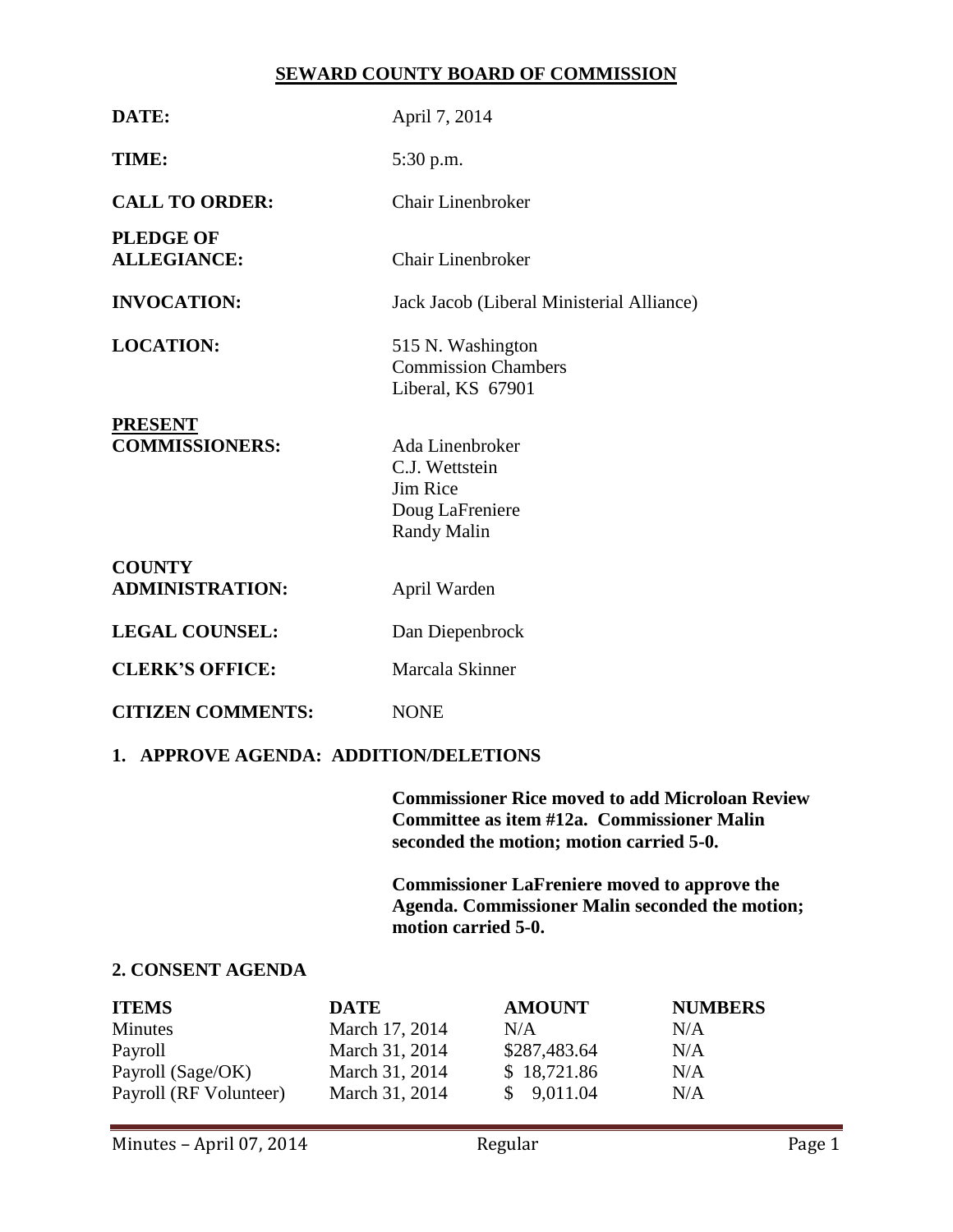| Vouchers                | April 7, 2014       | \$740,006.32 |
|-------------------------|---------------------|--------------|
| Abates                  | \$121,152.56        |              |
| Escapes                 | \$17,480.06         |              |
| <b>Crossing Permits</b> | 14-07 through 14-14 |              |

#### **REQUISITIONS**

| <b>DEPARTMENT</b> | ITEM                  | <b>VENDOR</b> | <b>AMOUNT</b> | <b>LINE ITEM</b> |
|-------------------|-----------------------|---------------|---------------|------------------|
|                   |                       | Web           |               |                  |
| Landfill -        | (2) Desktop Computers | Creations     | \$2,916.00    | 4-270-33100-485  |
|                   |                       | Web           |               |                  |
| Waste Hauling     | (1) Desktop Computer  | Creations     | \$1,458.00    | 4-269-33000-480  |

**Commissioner Rice moved to approve the Consent Agenda. Commissioner LaFreniere seconded the motion; motion carried 5-0.**

155866-156138

#### **3. NEW EMPLOYEES**

None Present

### **4. CIC SOFTWARE**

**Commissioner LaFreniere moved to table the upgrade to the CIC software. Commissioner Rice seconded the motion; motion carried 5-0.**

### **5. MAINTENANCE BID**

As published in the High Plains Daily Leader on March 30, 2014. At 12:00 pm on Wednesday, April 2, 2014, bids for a 26" Floor Scrubber were opened in the County Clerk's Office. One bid was turned in for consideration from Empire Paper in the amount of \$10,885.

**Commissioner Rice moved to approve the purchase the Floor Scrubber from Empire Paper in the amount of \$10,885.00 to be taken from the County Equipment fund. Commissioner Malin seconded the motion; motion carried 5-0.** 

### **6. WEB STREAMING**

**Commissioner Wettstein moved to approve the implementation of the web streaming project to be taken from the County Technology Fund in the amount of \$29,535. Commissioner LaFreniere seconded the motion; motion carried 5-0.**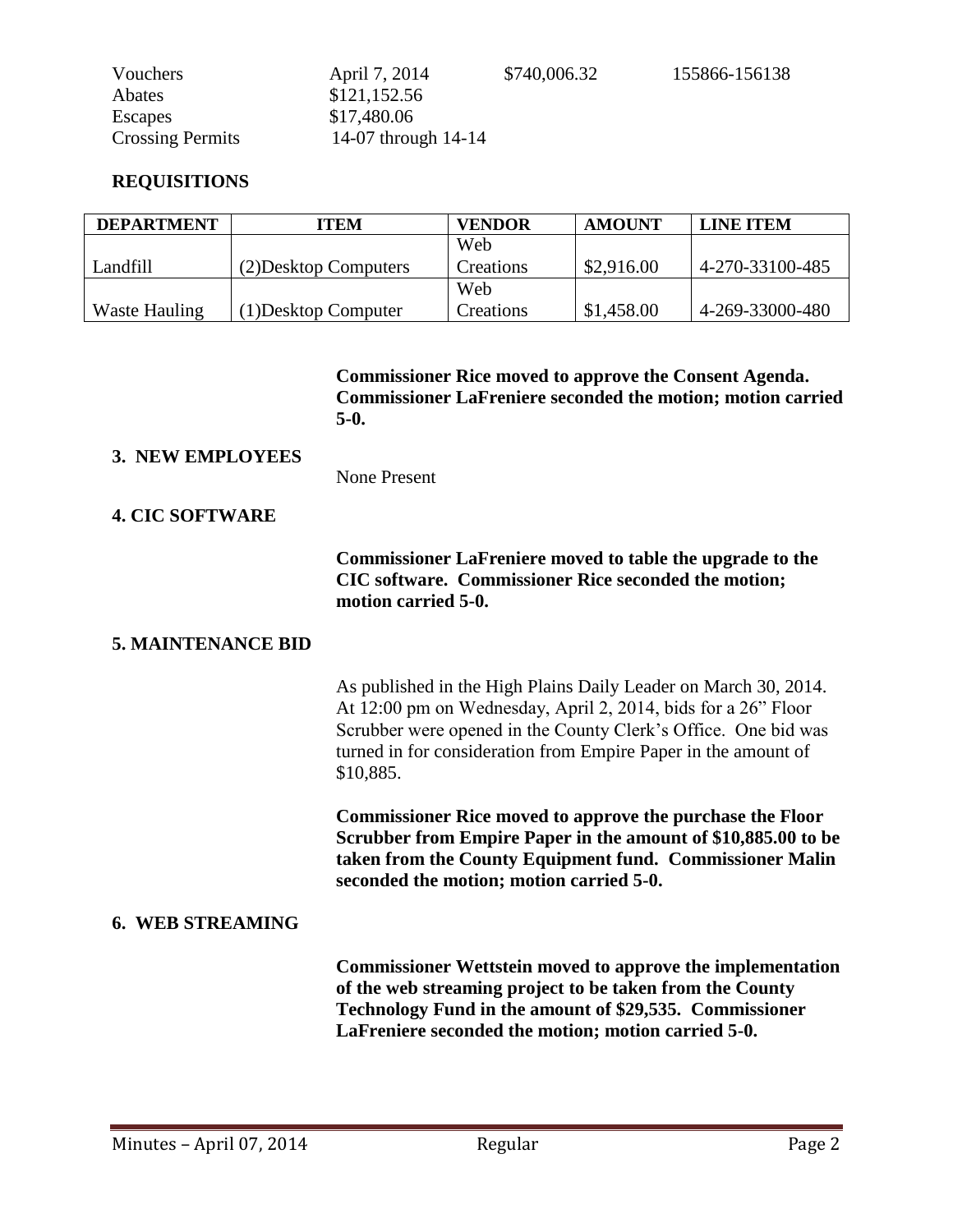#### **7. CONDITIONAL USE APPLICATION CU 2014-01**

Marcie Weatherly, Seward County Planning & Zoning Administrator, notified the Board that the Planning Commission had held a public hearing on the Conditional Use Application CU2014-01 on March 10, 2014. The Planning Commission unanimously recommends that the Board of Commissioners approve this application with the conditions.

**Commissioner Wettstein moved to approve Resolution 2014- 04, A Resolution Authorizing the Issuance of Conditional Use Permit #CU2014-01 allowing a Manufactured Home Subdivision with the following conditions:**

- **1. Only one residential structure is permitted per parcel.**
- **2. All parcels must be a minimum of one (1) acre.**
- **3. All parcels that are two (2) acres or more upon date of approval of Conditional Use cannot be split into one acre lots.**
- **4. Lots shall be sold to individual owners for use as residential lots.**
- **5. All lots must be served by a public water supply. No new individual water wells will be permitted.**
- **6. All lots must have access to natural gas service.**
- **7. Road Right-of-Way must be 80 feet.**
- **8. Placement of any new homes on vacant lots or replacement of existing homes must comply with the siting, anchoring, skirting and setback requirements listed in the Seward County Manufactured Home and RV Code.**
- **9. No accessory structures can be built or placed prior to residential structure.**
- **10. All other applicable zoning regulations and building codes still apply.**

**and also has the following waivers, exceptions or variances:**

- **1. Lots may continue to be sold by metes and bounds. A survey or plat of the entire site is not required due to the length of time this development has existed.**
- **2. The road does not have to be upgraded at this time. If the Landowner's Association wants to request that the county take over maintenance of the road in the future, it will need to be brought into compliance with county road standards.**

# **Commissioner Rice seconded the motion; motion carried 5-0.**

To see Resolution 2014-04 in its entirety, see page 7.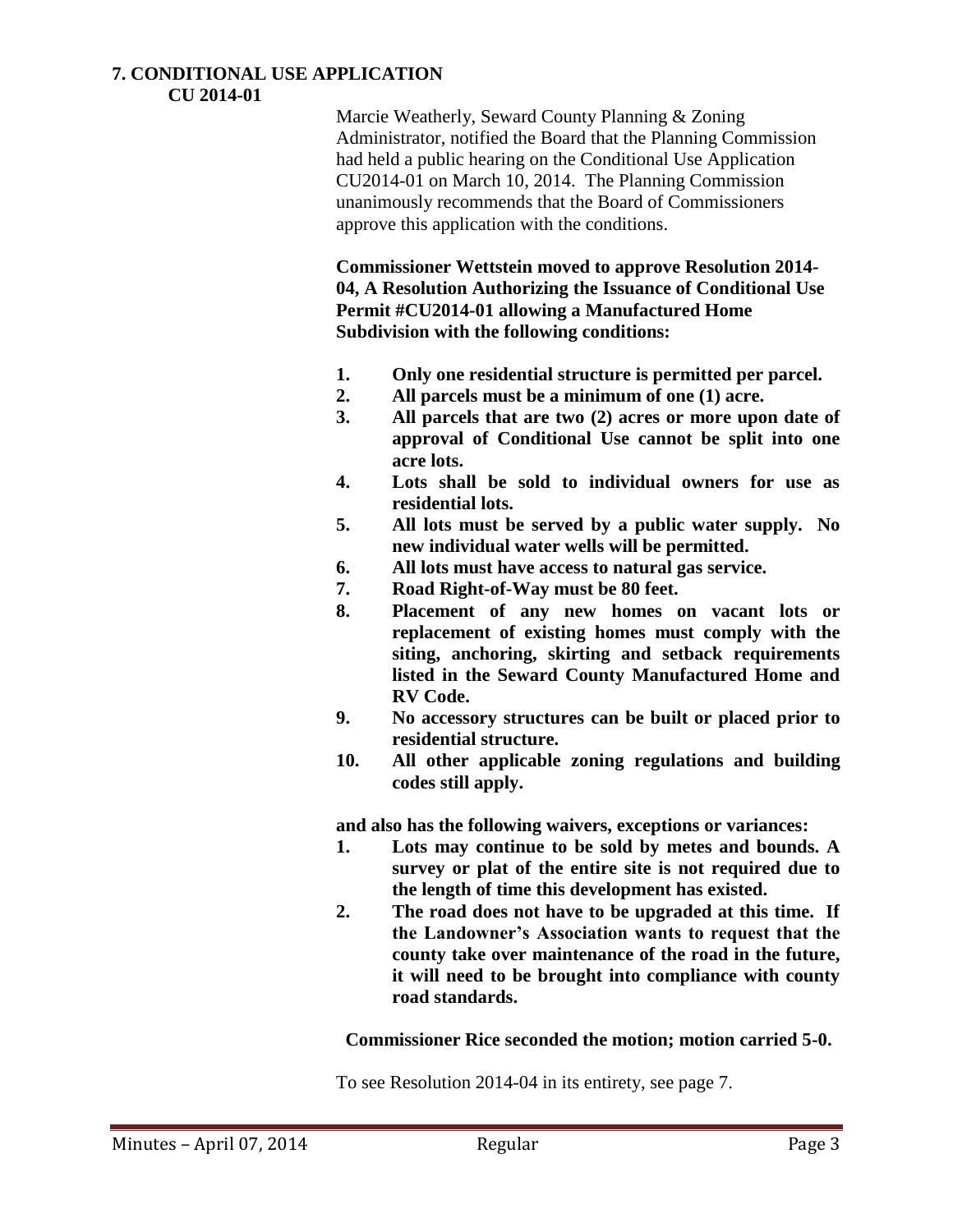**8. ZONING APPEAL BZA 2014-01**

> Marcie Weatherly, Seward County Planning & Zoning Administrator, updated the Board regarding the septic system installation permit application submitted by the owner for 13104 Road 4, Liberal, KS. Prior to the purchase of the property by the current owner an illegal lot split had been done, which means that Planning & Zoning is unable to issue a permit without the direction of the Board of Commissioners.

**Commissioner Rice moved to authorize the Planning and Zoning staff to issue a permit for the required repairs or replacement of this septic system in order to alleviate potential health risks for the occupants and the public. Commissioner LaFreniere seconded the motion; motion carried 5-0.** 

### **9. KNRC RESPONSE LETTER TO BLM**

The Board of Commissioners received an e-mail from the Kansas Natural Resource Coalition (KNRC) with a proposed letter to the U.S. Department of Interior Bureau of Land Management regarding the Coordination with Existing Natural Resource Management Plan; Environmental Impact Statement (EIS) Scoping.

**Commissioner LaFreniere moved to send the letter of response to the Bureau of Land Management. Commissioner Malin seconded the motion; motion carried 4-0 with Commissioner Rice abstaining.** 

### **10. ELECTRICAL DOOR SYSTEM ACCESS**

April Warden, Seward County Administrator updated the Commissioners on the Electrical Door System Access in the Law Enforcement Center. After an investigation of the system it is believed that at least one major power surge if not more resulted in extreme damage. April does have a written statement of the findings to send in to the County's insurance company. Due to safety issues for employees April asked the Commissioners to review the proposal put together by Kansas Electric Inc., who specializes in these types of projects.

**Commissioner Rice moved to approve the proposal from Kansas Electric in the amount of \$16,800 to come out of the County Building fund. Commissioner Malin seconded the motion; motion carried 5-0.**

# **11. DISTRICT COURT FLOORING**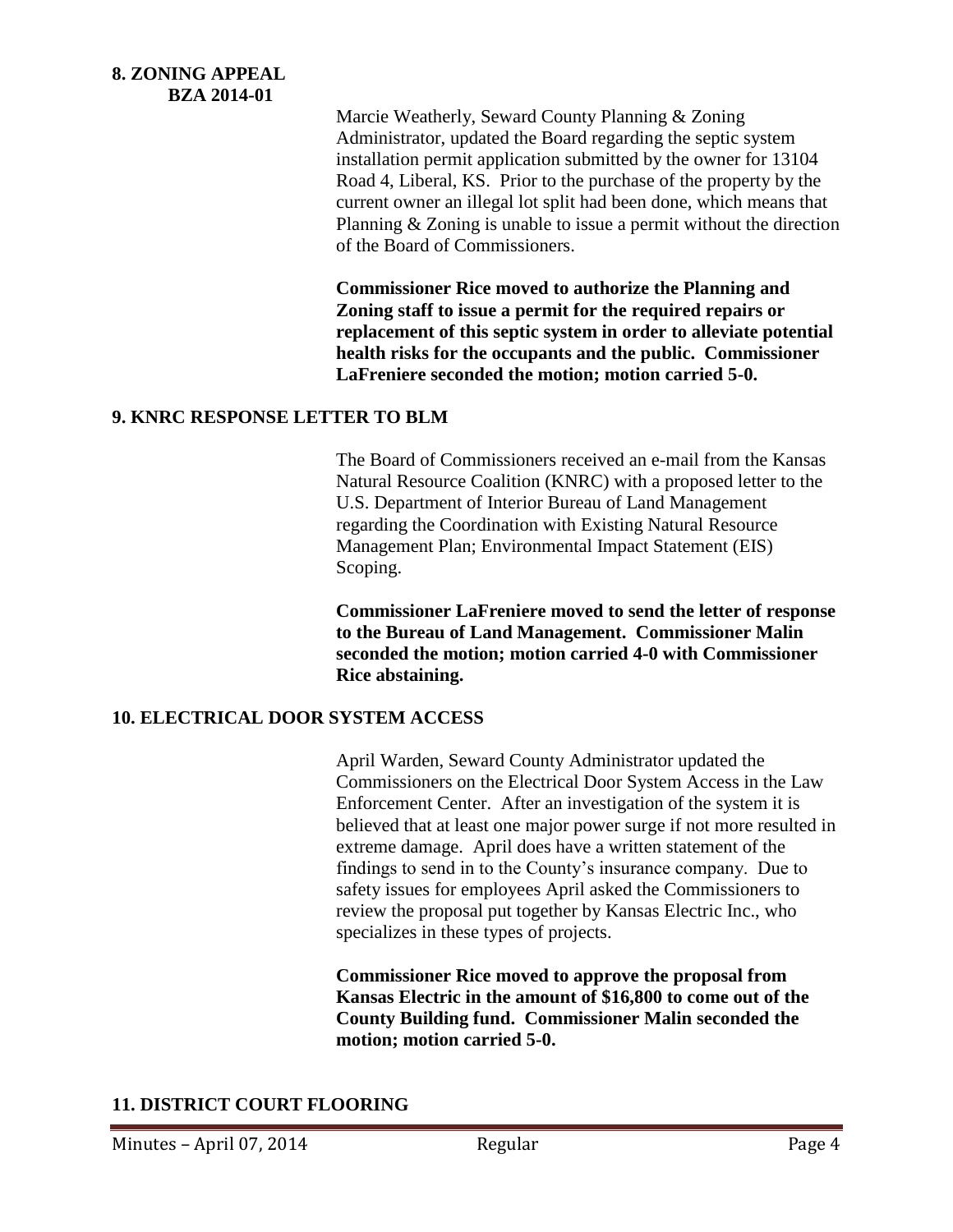Koleen Nosekabel, District Court Clerk, went before the Commission at their meeting on March 4, 2014 to let them know that there was money left from their 2013 Encumbrance and would like to use that money for carpet and tile. Bids were received since the March 2014 meeting and have been presented to the Board for their approval.

**Commissioner Rice moved to approve the bid from Brown's Furniture in the amount of \$5,405.55. Commissioner Malin seconded the motion; motion carried 5-0.**

### **12. COURTHOUSE SECURITY**

The Board was presented with bid proposals for the install of tempered safety glass at the front counter area of District Court. After much discussion participated by all, the following motion was made.

**Commissioner Rice moved to approve the bid from Knudsen Enterprises in the amount of \$14,375.00. Commissioner LaFreniere seconded the motion; motion carried 5-0.**

### **12a. MICROLOAN REVIEW COMMITTEE**

April Warden, County Administrator, updated the Board on the status of the Seward County Microloan Review Committee, which has not been active since 2006. April recommended that the Board use the Joint Economic Development Board members as the Review Committee for Micro Loan applications for Seward County.

**Commissioner Rice moved to have the Economic Development Board serve as the County's review Committee. Commissioner LaFreniere seconded the motion; motion carried 5-0.**

# **13. EXECUTIVE SESSION**

**Legal**

**Commissioner Malin moved to recess into executive session for consultation with our attorney which would be deemed privileged in the attorney client relationship under K.S.A. 75- 4319(b)(2) for 10 minutes, to include Dan Diepenbrock, County Counsel, and April Warden, County Administrator, to reconvene in the Commission Chambers at 6:57 p.m. Commissioner LaFreniere seconded the motion; motion carried 5-0.**

The meeting recessed into Executive Session at 6:47 p.m.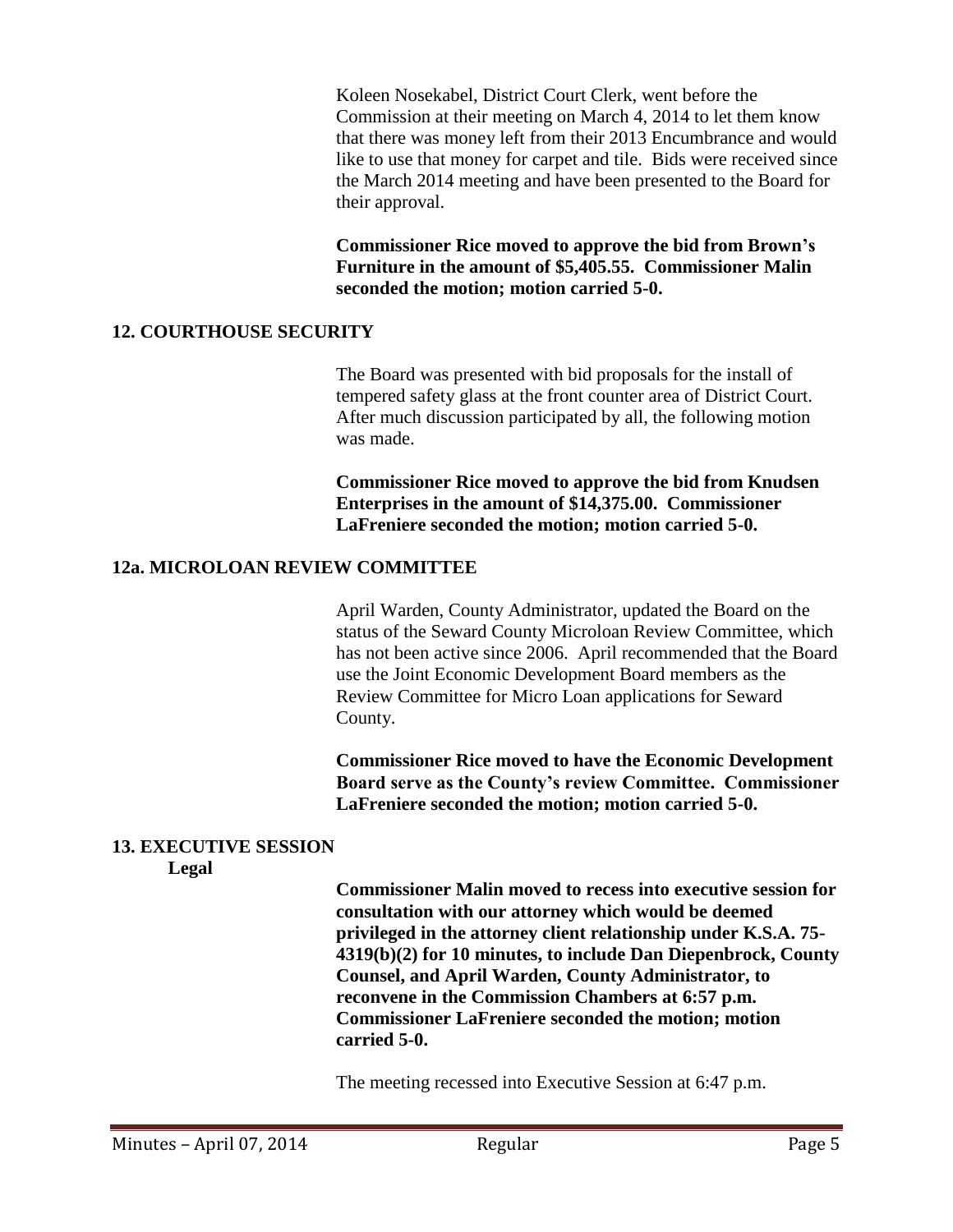The meeting resumed at 6:57 p.m.

No action was taken as a result of the Executive Session.

# **14. ADMINISTRATION COMMENTS**

April Warden, County Administrator presented an update to the Commission.

# **15. COMMISSION COMMENTS**

Each of the Commissioners had an opportunity to report on liaison meetings they had attended during the last two weeks.

# **16. SUGGESTION CARDS**

There were no suggestion cards.

# **ADJOURN**

**Commissioner Rice moved to adjourn. Commissioner Malin seconded the motion; motion carried 5-0.**

The meeting adjourned at 7:45 p.m.

 $\overline{a}$ Ada Linenbroker, Chairperson Stacia D. Long Seward County Commission Seward County Clerk

# **RESOLUTION NO. 2014-04**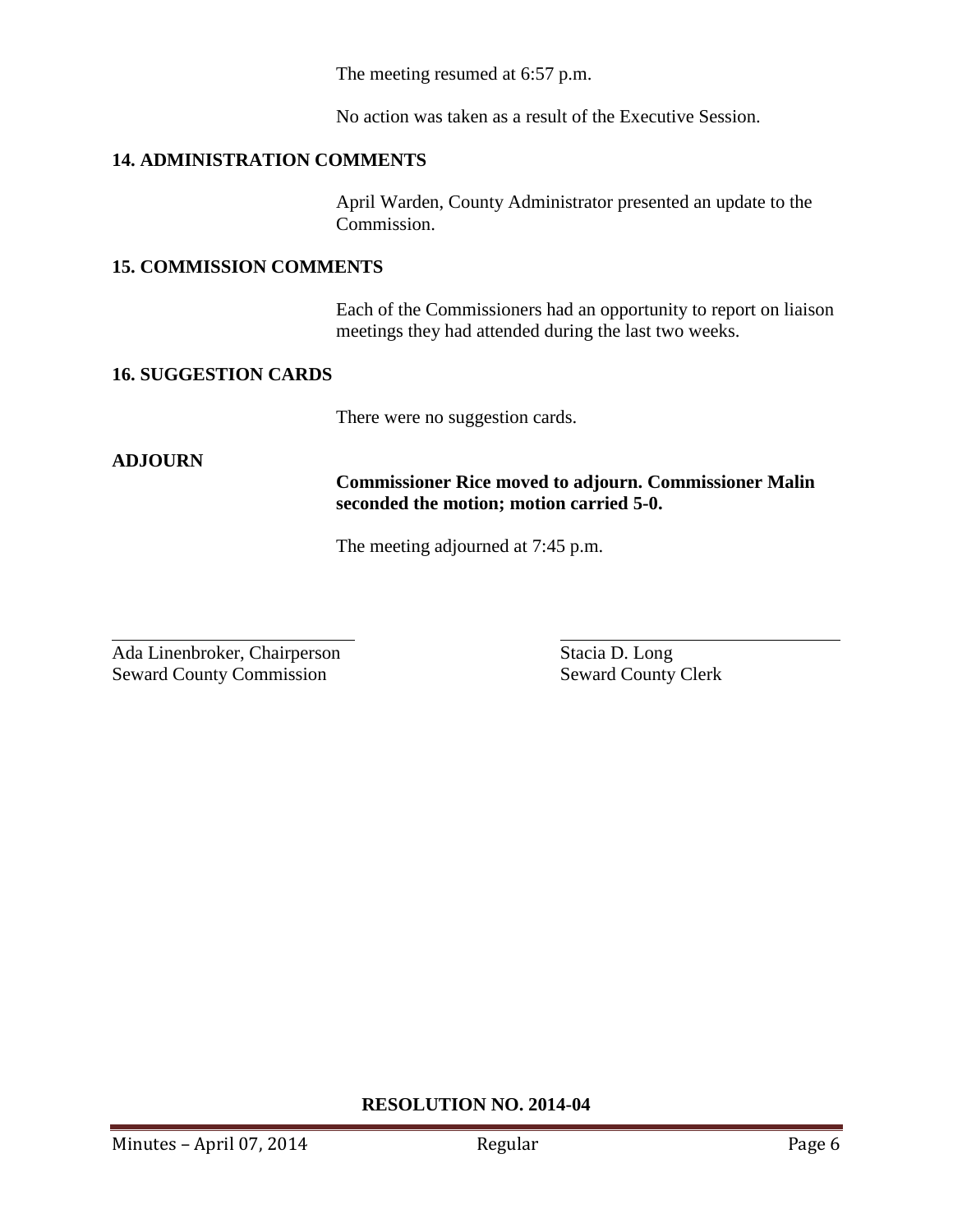### **A RESOLUTION AUTHORIZING THE ISSUANCE OF CONDITIONAL USE PERMIT #CU2014-01 ALLOWING A MANUFACTURED HOME SUBDIVISION**

**BEFORE** the Board of County Commissioners of Seward County, Kansas:

**WHEREAS,** certain historic developments exist in the unincorporated areas of Seward County that do not comply with existing regulations and are virtually un-improvable within the guidelines of the currently adopted Zoning Regulations; and

**WHEREAS,** one of these developments is located on a tract of land in the Northwest Quarter of (NW/4) of Section Fifteen (15), Township Thirty-four South (T34S), Range Thirtytwo West (R32W) of the Sixth Principal Meridian, Seward County, Kansas more specifically described as:

Beginning in the Southwest Corner of said NW/4; thence North along the West line of said NW/4 a distance of 872 feet; thence East parallel to the South line of said NW/4 a distance of 2209.2 feet; thence North parallel to the East line of said NW/4 a distance of 41.2 feet; thence parallel to the South line of said NW/4 a distance of 436 feet; thence South along the East line of said NW/4 a distance of 913.2 feet to the Southwest Corner of said NW/4; thence West along the South line of said NW/4 a distance of 2644.9 feet to the Point of Beginning.

The properties included in this application are along Andrew Lane and Telzey Lane commonly known as Rolling Hills. These lots have been sold by metes and bounds with a referenced lot number. The area was never platted; and

**WHEREAS,** in an effort to improve the conditions in this development, Seward County Planning & Zoning staff recommends that this tract of land be classified as a Manufactured Home Subdivision in order to allow landowners to make repairs, replacements, improvements, upgrades, or new installations of residential or accessory structures; and

**WHEREAS,** as part of these development efforts, an application was filed with the Zoning Administrator for a conditional use permit for the Property described above; and

**WHEREAS,** the Seward County Zoning Regulations Article 27-104 lists "Manufactured Home Subdivisions" as a conditional use that may be approved by the Governing Body; and

**WHEREAS,** the Planning Commission held a Public Hearing on March 10, 2014, reviewed the criteria for granting Conditional Use Permits as listed in the Seward County Zoning Regulations Article 32-105 (2) and recommends approval of the application with conditions; and

**WHEREAS,** the Board of County Commissioners has reviewed the application, staff report and public hearing summary on this matter and finds that approval of the request will not be detrimental to the health, safety and general welfare of the community; and

**NOW, THEREFORE, BE IT RESOLVED** by the Board of County Commissioners of Seward County, Kansas that:

The Seward County Board of Commissioners hereby adopts the Seward County/City of Kismet Planning Commission's recommendation to approve the application and hereby authorizes issuance of Conditional Use Permit #CU2014-01 to reclassify a tract of land in the